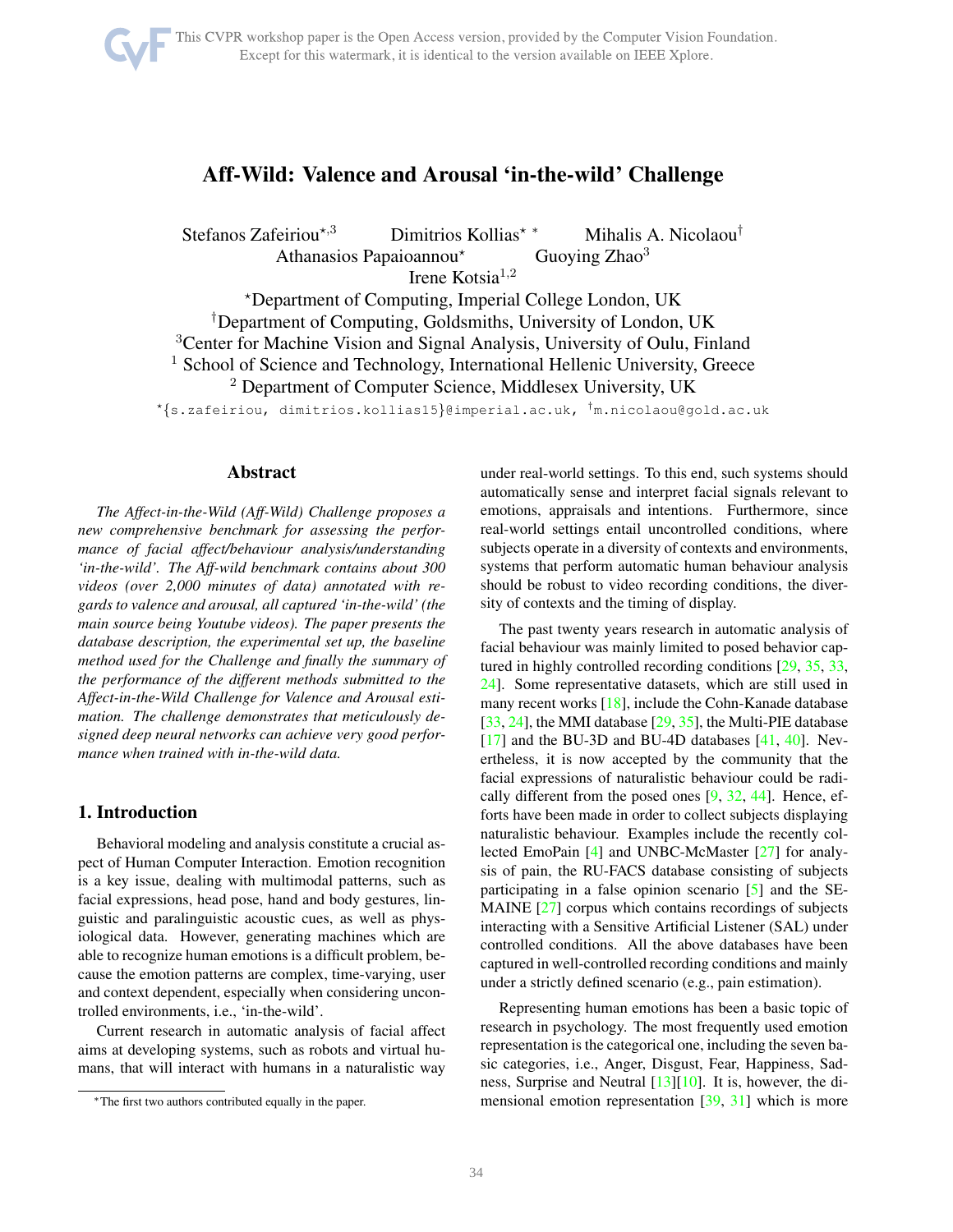<span id="page-1-0"></span>

Figure 1: The 2-D Emotion Wheel

appropriate to represent subtle, i.e., not only extreme, emotions appearing in everyday human computer interactions. The 2-D Valence and Arousal Space is the most usual dimensional emotion representation. Figure [1](#page-1-0) shows the 2-D Emotion Wheel [\[30\]](#page-7-12), with valence ranging from very positive to very negative and arousal ranging from very active to very passive.

There are various signs of a humans emotions, such as facial expressions, gestures, paralinguistic speech features and physiological measurements. In the Challenge we focus on facial affect as measured by valence and arousal annotations. In particular, we make a considerable effort to go beyond the current practices in facial behaviour analysis and collect and annotate the first large scale in-the-wild database of facial affect  $\frac{1}{1}$  $\frac{1}{1}$  $\frac{1}{1}$ . To achieve this, we capitalise on the abundance of data available in video-sharing websites, such as YouTube  $[42]$ <sup>[2](#page-1-2)</sup>, and select videos that display the affective behavior of people, for example videos that display the behaviour of people when watching a trailer, a movie, a disturbing clip or reactions to pranks etc. To this end we have collected 298 videos displaying reactions of 200 subjects. To the best of our knowledge this is the largest database containing videos of facial behaviour "inthe-wild". For a recent survey on facial behaviour analysis in-the-wild with an emphasis on deep learning methodologies the interested reader may refer to [\[43\]](#page-7-14). This database has been annotated by 6-8 lay experts with regards to two continuous emotion dimensions, i.e. valence, which records

how positive or negative an emotion is, and arousal which measures the power of the activation of the emotion.

In the rest of the paper, we first describe the generated Aff-Wild database (Section [2\)](#page-1-3), afterwards we describe the annotation procedure (Section [3\)](#page-2-0) and then we present the results of the challenge (Section [3\)](#page-2-0). Subsequently, in Section [4.1](#page-5-0) we make a reference to all methods and respective papers submitted to the Challenge, summarize the obtained results in valence and arousal estimation and declare the winning method. Finally Conclusions are presented in Section [5.](#page-6-9)

# <span id="page-1-3"></span>2. The Aff-Wild Database

We created a database consisting of 298 videos, with a total length of more than 30 hours. The aim was to collect spontaneous facial behaviors under arbitrary recording conditions. To this end the videos were collected using the Youtube video sharing web-site. The keyword that was used to retrieve the videos was "reaction"; they display subjects reacting to a variety of stimuli (e.g., tasting something hot or disgusting). Examples include subjects reacting on an unexpected plot twist of a movie or series, a trailer of a highly anticipated movie, etc. The subjects display both positive and negative emotions (or combinations of them). In other cases, subjects display emotions while performing an activity (e.g., riding a rolling coaster). In some videos, subjects react on a practical joke, or on positive surprises (e.g., a gift). Most of the videos were in YUV 4:2:0 format, with some of them being in AVI format; all have been annotated in terms of valence and arousal. Six to eight subjects have annotated the videos following a methodology similar to the one proposed in [\[11\]](#page-6-10). That is, an on line annotation procedure was used, according to which annotators were watching each video and provided their annotations through a joystick. Valence and arousal ranged continuously in  $[-1, +1]$ . We have annotated all subjects that are present in a video. In total we have 200 subjects, with 130 of them being male and 70 of them female. Figures [2](#page-2-1) and [3](#page-2-2) demonstrate some frames of the Aff-Wild database.

In Figures [4,](#page-3-0) [5](#page-3-0) we present two characteristic examples of facial images, cropped from two different videos, with their respective video frame number and the valence and arousal annotation for each of them. We also present a visual representation of these values on the 2-D emotion space, showing the change of the reactions/behavior of the person among these time instances of the video. Time evolution is indicated, by using a larger size for the more recent frames and a smaller size for the older ones.

It can be verified that annotations correspond well to the facial expression displaying in the video frames. It should, however, be added that it is often difficult to say which is the true emotional state of the acting person from a static frame. That is why, working with many annotators and selecting

<span id="page-1-1"></span><sup>&</sup>lt;sup>1</sup> Currently, there are many challenges in behaviour analysis, including the series of AVEC [\[37,](#page-7-15) [36,](#page-7-16) [34\]](#page-7-17) challenges. Nevertheless, AVEC uses only data captured in controlled conditions and under very specific scenarios. The only challenge that uses 'in-the-wild' data is the series of [\[15,](#page-6-6) [14,](#page-6-7) [16\]](#page-6-8). Nevertheless, the samples come from movies and the annotation is limited to the universal expressions.

<span id="page-1-2"></span> $2$ The collection has been conducted under the scrutiny and approval of Imperial College Ethical Committee (ICREC). The majority of the chosen videos were under Creative Commons License (CCL). For those videos that were not under CCL, we have contacted the person who created them and asked for their approval to be used in this research.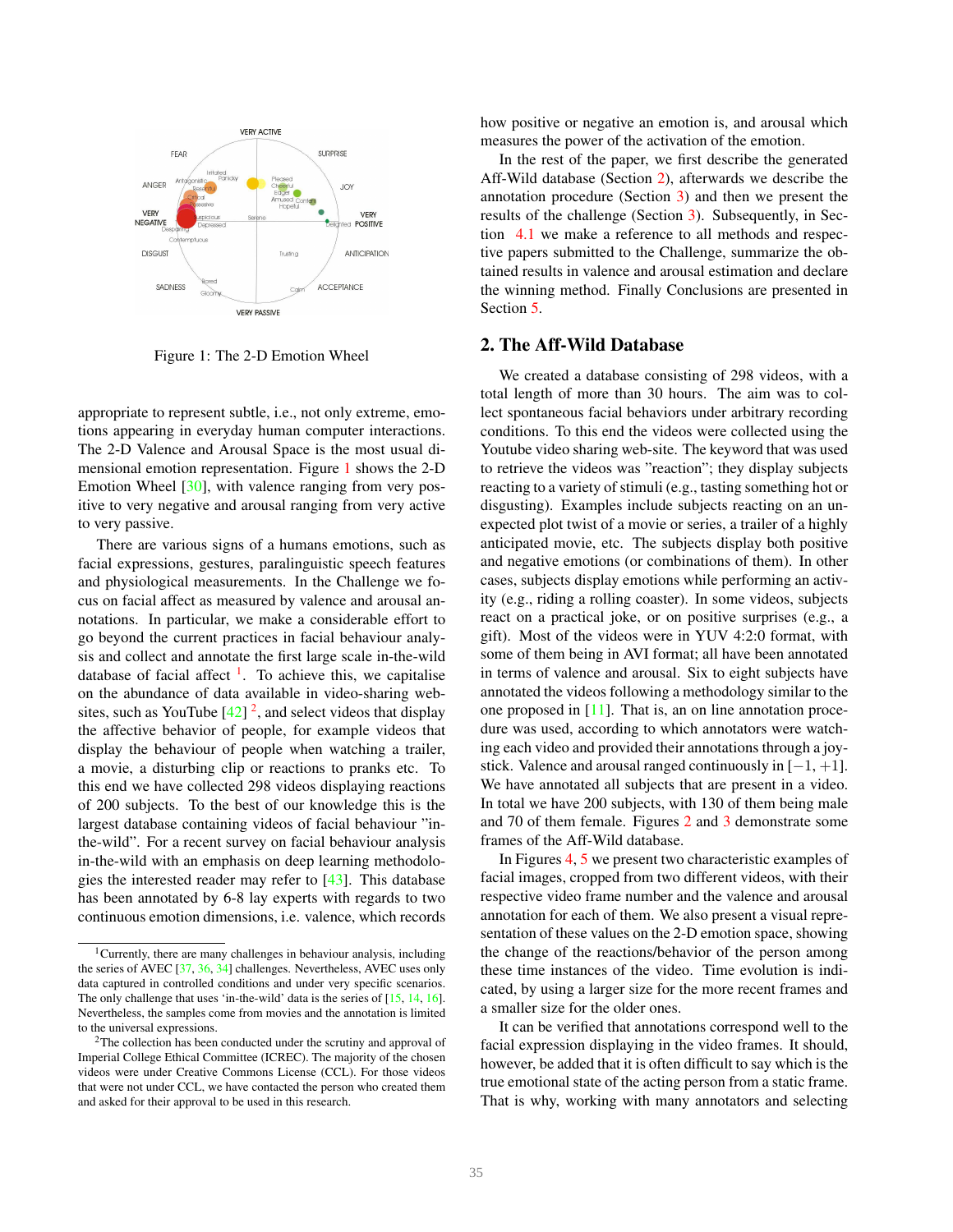<span id="page-2-1"></span>

Figure 2: Some representative frames from the Aff-Wild database.

<span id="page-2-2"></span>

Figure 3: Some challenging frames from the Aff-Wild database.

the ones that are more consistent between them is necessary to get more accurate annotation of the underlying emotion.

Table 1: Number of Subjects in the Aff-Wild Database

|       |         | Database   no of males   no of females |
|-------|---------|----------------------------------------|
| Train | $106 -$ |                                        |
| Test  |         |                                        |

Table 2: Attributes of the Aff-Wild Database

| Attribute          | Description                  |  |  |
|--------------------|------------------------------|--|--|
| Length of videos   | $0.10 - 14.47$ min           |  |  |
| No of annotators   | 6-8                          |  |  |
| Total no of videos | $252$ (train)+46(test) = 298 |  |  |
| Video format       | AVI.MP4                      |  |  |

# <span id="page-2-0"></span>3. Annotation and data processing

#### 3.1. Annotation tool

For data annotation, we developed our own application which was similar to others like Feeltrace [\[11\]](#page-6-10) and Gtrace [\[12\]](#page-6-11). In our application we used a setting with one timecontinuous annotation for each affective dimension, like in Gtrace. We did not want to judge valence and arousal at the same time, like in Feeltrace, because it would be too cognitively demanding to reach a high quality on both. The user at first selects if (s)he wants to annotate valence or arousal. Then, the interface of our application asks the user to log in using an identifier, his/her name, and to select an appropriate joystick. After that, the screen is split into two parts: a scrolling list of all videos is given on the left side and on the right side there is a scrolling list of all annotated videos. After one selects a video to annotate, a screen appears that shows the video and a slider of values ranging in  $[-1, 1]$ . Then the video can be annotated by moving the joystick either up or down. At the same time our application samples the annotations at a variable time rate. Figure [6](#page-3-1) shows the graphical interface of our tool when annotating valence (the tool for arousal is similar).

#### 3.2. Annotation guidelines

Each annotator was instructed orally and received instructions through a multi page document, explaining in detail the procedure to follow for the annotation task. This document included a short list of some well identified emotional cues for both arousal and valence, in order to provide a common introduction on emotions to the annotators, even though they were rather instructed to use their own feeling for the annotation task  $3$ . Before starting the annotation of the data, each annotator watched the whole video so as to know what to expect regarding all emotions being depicted in the video.

### 3.3. Data pre-processing

VirtualDub  $[22]$  was used in order to trim the raw YouTube videos, mainly at the start and the end of them, so as to remove useless content (e.g., an advertisement). Then another pre-processing step was applied in order to locate the faces in all frames of the videos. In more detail,

<span id="page-2-3"></span><sup>&</sup>lt;sup>3</sup>All annotators were computer scientists who were working on face analysis problems and all had a working understanding of facial expressions.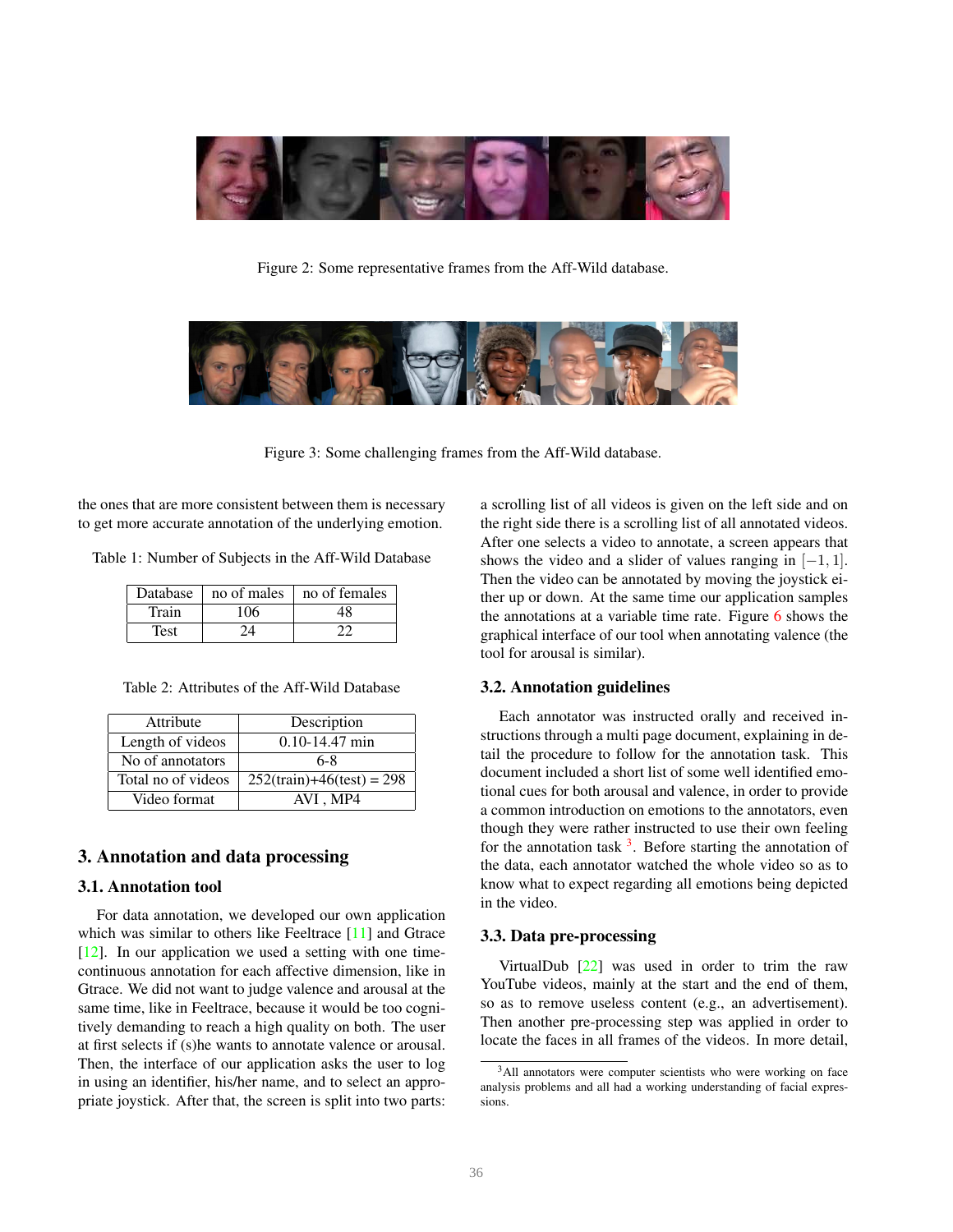<span id="page-3-0"></span>

Figure 4: Annotated Facial Expressions (Person A)



Figure 5: Annotated Facial Expressions (Person B)

we extracted a total of 1,180,000 frames using the Menpo software [\[2\]](#page-6-12). From each frame, we detected the faces using the method described in  $[26]$ . We also developed a matching process between the annotation time stamps and the cropped faces time instances. In particular, for each frame time instance, we searched for the nearest neighbor, in the annotation time stamp sequence and then linked the latter valence and arousal annotation values to the corresponding frame time stamp. In cases where we had two annotation timestamps with same time distance from a frame, we computed the average of those two timestamps and attributed this value to that frame. Finally, we extracted facial landmarks for all frames using the best performing method in [\[8\]](#page-6-13).

<span id="page-3-1"></span>

Figure 6: The GUI of the annotation tool when annotating valence (the GUI for arousal is exactly the same).

#### 3.4. Annotation Post-processing

We further extended our annotation tool so that it plays a specific video and at the same time plots the corresponding valence and arousal annotated values. Every expertannotator (i.e., the annotators that are working directly on the problem of valence and arousal estimation) watched again all videos and checked if all annotations were in accordance with the videos, depicting well the emotion expressed at all times at the videos. In this way, a further validation of annotations was achieved. Using this procedure some frames were dropped, especially at the end of the videos. After the annotations have been validated, we computed, for every video, cross-correlations between all annotators. Furthermore, we computed the correlation between the annotation and the tracked facial landmarks. As a consequence, we ranked the annotators' correlation for each video. Two more experts then watched all videos and, for every video, selected the most correlated best annotations (between 2 to 4 annotations). We then computed the mean of these annotations; in other words we selected the mean of annotations that were mostly correlated and were given good evaluation by the experts. Figure [7](#page-4-0) shows a small part of a video (2000 frames) and the 4 most highly correlated annotations for valence.

Figure [8](#page-4-1) provides a histogram for the annotated values for valence and arousal in the generated database. As it can be observed the annotation is currently biased towards positive valence and arousal (something we aim at addressing in future runs of the challenge).

### 4. Experiments with a Baseline

Due to the fact that it was the first time that estimation of valence and arousal was attempted in in-the-wild videos the standards approaches, e.g. using Support Vector Regression (SVR) etc. on image features [\[28\]](#page-7-20), resulted in very poor performance. Hence, we implemented a deep neural network approach as the baseline. Currently deep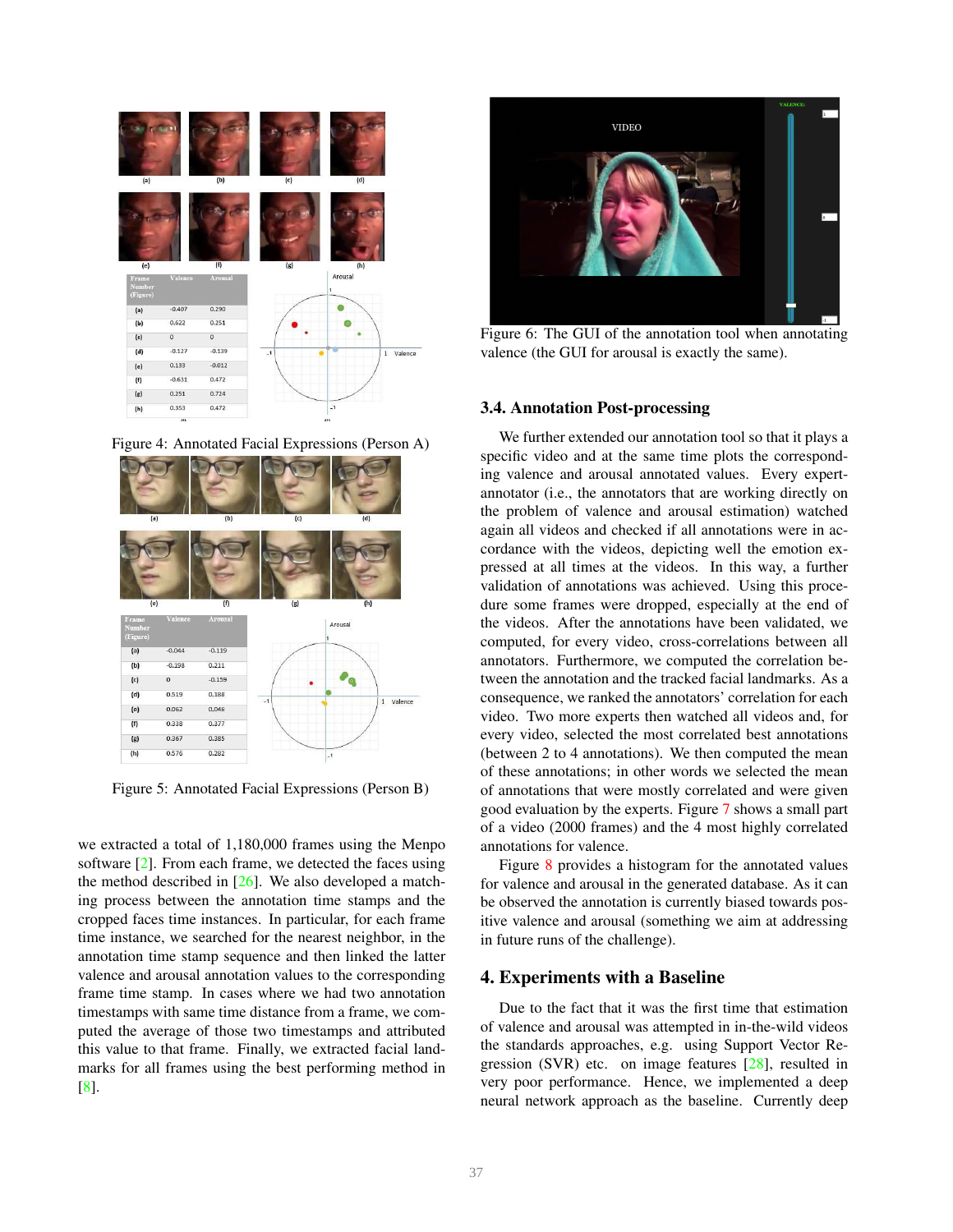<span id="page-4-0"></span>

Figure 7: The 4 most highly correlated valence annotations over a part of a video

<span id="page-4-1"></span>

Figure 8: Histogram of Annotations

neural networks provide the state-of-the-art in many tasks in computer vision, speech analysis and natural language processing that require learning from massive data. They have also achieved good performances in emotion recognition challenges and contests [\[15\]](#page-6-6). Deep Convolutional Neural Networks (CNNs) [\[20\]](#page-7-21) [\[21\]](#page-7-22) include convolutional layers with feature maps composed of neurons with local receptive fields, shared weights and pooling layers, which are able to automatically extract non-linear features. The baseline architecture was based on the structure of the CNN-M [\[7\]](#page-6-14) net-work. We used the pre-trained on the FaceValue dataset [\[3\]](#page-6-15) CNN-M network as starting structure and performed transfer learning of its convolutional and pooling parts on our designed network. In particular, we used two fully connected layers, the second being the output layer providing the valence and arousal predictions. We either froze the CNN part of the network and performed fine-tuning of the weights of the fully connected layers, or performed fine-tuning of the weights of the whole network. The exact structure of the network is shown in Table [3.](#page-4-2) Note that the activation function in the convolutional and batch normalisation layers is the ReLu one; this is also the case in the first fully connected one. The activation function of the second fully connected layer is linear. It should be also mentioned that the utilized deep learning architecture has been implemented on the TensorFlow platform [\[1\]](#page-6-16). For the pre-trained net-work we took the one in MatConvNet [\[38\]](#page-7-23) and transformed it into a format recognisable by TensorFlow. Also note that we follow the TensorFlow's platform notation for the sizes of all parameters of the convolutional and pooling layers.

<span id="page-4-2"></span>Table 3: Baseline Architecture based on CNN-M showing the sizes for the parameters of the convolutional and pooling layers and the no of hidden units in the fully connected ones

| Layer             | filter           | ksize        | stride       | padding | no of units |
|-------------------|------------------|--------------|--------------|---------|-------------|
| conv <sub>1</sub> | [7, 7, 3, 96]    |              | [1, 2, 2, 1] | 'VALID' |             |
| batch norm        |                  |              |              |         |             |
| max pooling       |                  | [1, 3, 3, 1] | [1, 2, 2, 1] | 'VALID' |             |
| conv <sub>2</sub> | [5, 5, 96, 256]  |              | [1, 2, 2, 1] | 'SAME'  |             |
| batch norm        |                  |              |              |         |             |
| max pooling       |                  | [1, 3, 3, 1] | [1, 2, 2, 1] | 'SAME'  |             |
| conv <sub>3</sub> | [3, 3, 256, 512] |              | [1, 1, 1, 1] | 'SAME'  |             |
| batch norm        |                  |              |              |         |             |
| conv <sub>4</sub> | [3, 3, 512, 512] |              | [1, 1, 1, 1] | 'SAME'  |             |
| batch norm        |                  |              |              |         |             |
| conv <sub>5</sub> | [3, 3, 512, 512] |              | [1, 1, 1, 1] | 'SAME'  |             |
| batch norm        |                  |              |              |         |             |
| max pooling       |                  | [1, 2, 2, 1] | [1, 2, 2, 1] | 'SAME'  |             |
| fc <sub>1</sub>   |                  |              |              |         | 4096        |
| fc <sub>2</sub>   |                  |              |              |         | 2           |

For training the network (in mini batches) we used the Adam optimizer algorithm. The Mean Squared Error (MSE) was used as the error/cost function. The hyperparameters being used were: the batch size which was 80, the constant learning rate being 0.001 and the number of hidden units in the first fully connected layer which was 4096. We also used biases in the fully connected layers. The weights of the fully connected layers were initialised from a Truncated Normal distribution with a zero mean and variance equal to 0.1 and the biases were initialised to 1. Training was performed on a single GeForce GTX TITAN X GPU and the training time was about 4-5 days. No data augmentation techniques were used, because the database was already large enough. For training the baseline the training data have been split to two sets. One was used for training the network and the other for validation.

Table [4](#page-5-1) summarizes the obtained MSE and Concordance Correlation Coefficient (CCC) Values over the whole generated database by our baseline network. It should be men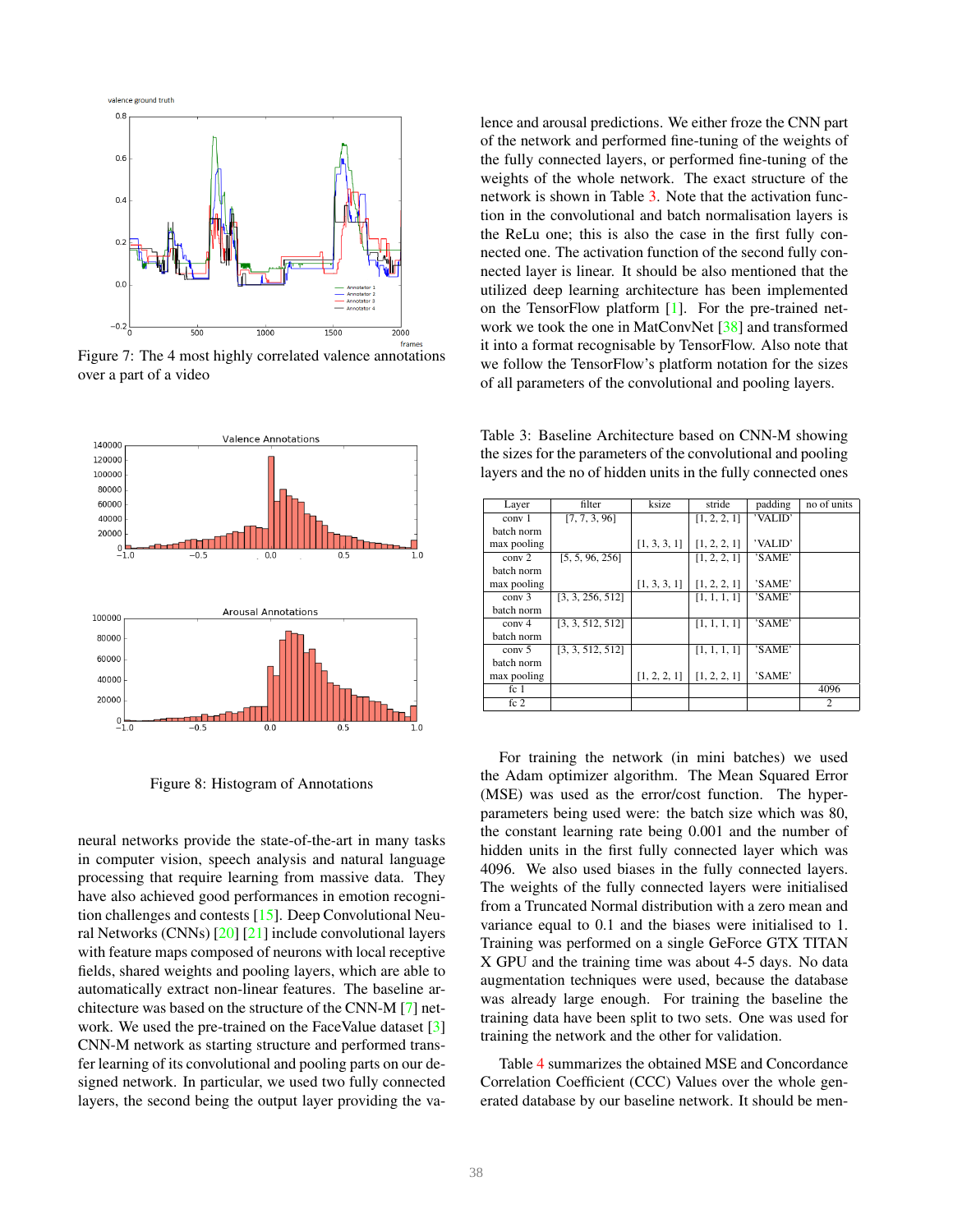tioned that the CCC is defined as

$$
\rho_c = \frac{2s_{x_y}}{s_x^2 + s_y^2 + (\bar{x} - \bar{y})^2} \tag{1}
$$

where  $s_x$  and  $s_y$  are the variances of the predicted and ground truth values respectively,  $\bar{x}$  and  $\bar{y}$  are the corresponding mean values and  $s_{x_y}$  is the respective covariance value. From the results we deduced that the task is very challenging and requires meticulously designed deep learning architectures in order to be tackled.

<span id="page-5-1"></span>Table 4: Concordance (CCC) and Mean Squared Error (MSE) evaluation of valence & arousal predictions provided by the CNN M baseline architecture

|       |         |         | MSE     |         |  |
|-------|---------|---------|---------|---------|--|
|       | Valence | Arousal | Valence | Arousal |  |
| CNN M | 0.15    | 0.10    | 0.13    |         |  |

## <span id="page-5-0"></span>4.1. The AFF-Wild Challenge

The training data (i.e., videos and annotations) of AFFwild challenge were made publicly available on the 30th of January 2017. The test videos (without annotations) were made available around 22nd of March. The participants could submit an entry to the challenge until 2nd of April.

Ten different research groups were initialy interested in the Aff-Wild challenge. These groups downloaded the datasets and enquired about different issues of the challenge. Six of them made experimentation and submitted their results to the Workshop portal. Based on the performance they obtained on the test data, three of them finally submitted a paper to the workshop. These are briefly reported below, while Table [5](#page-5-2) compares the derived results (in terms of CCC and MSE) by all three methods.

<span id="page-5-2"></span>Table 5: Concordance (CCC) and Mean Squared Error (MSE) of valence & arousal predictions provided by the 3 methods

| <b>Methods</b>     | CCC.    |         | MSE     |         |  |
|--------------------|---------|---------|---------|---------|--|
|                    | Valence | Arousal | Valence | Arousal |  |
| MM-Net             | 0.196   | 0.214   | 0.134   | 0.088   |  |
| <b>FATAUVA-Net</b> | 0.396   | 0.282   | 0.123   | 0.095   |  |
| DRC-Net            | 0.042   | 0.291   | 0.161   | 0.094   |  |

In [\[23\]](#page-7-24) (Method MM-Net), a variation of the deep convolutional residual neural network is first presented for affective level estimation of facial expressions . Then multiple memory networks are used to model temporal relations between the video frames. Finally, ensemble models are used to combine the predictions of the multiple memory networks, showing that the latter steps improve the initially obtained performance, as far as MSE is concerned, by more than 10%.

In [\[6\]](#page-6-17) (Method FATAUVA-Net), a deep learning framework is presented, in which a core layer, an attribute layer, an AU layer and a V-A layer are trained sequentially. The facial part-based response is firstly learnt through attribute recognition Convolutional Neural Networks, and then these layers are applied to supervise the learning of AUs. Finally, AUs are employed as mid-level representations to estimate the intensity of valence and arousal.

In [\[25\]](#page-7-25) (Method DRC-Net), three neural network-based methods are presented and compared, which are based on Inception-ResNet modules redesigned specifically for the task of facial affect estimation. These methods are: Shallow Inception-ResNet, Deep Inception-ResNet, and Inception-ResNet with LSTMs. Facial features are extracted in different scales and simultaneously both the valence and arousal are estimated in each frame. Best results in the experiments are obtained by the Deep Inception-ResNet method.

All participants applied deep learning methods to the problem. The winning method of our Challenge is FATAUVA-Net Method, since it achieved the best results in the majority of the metrics used.

### 4.2. Additional Experiments

As organizers we could not participate in the Aff-W challenge. Nevertheless, we believe that it would be interesting to report results with a method that we were developing during the course of the challenge. This method was based on an end-to-end architecture composed of CNNs and Recurrent Neural Networks (CNN-RNN) which was trained and tested using the Aff-Wild benchmark. In particular, we used different pre-trained CNN and performed transfer learning and fine-tuning for designing the CNN part of the network. By including an RNN part and retraining the resulting endto-end architecture we obtained our best results for valence and arousal estimation. More details about this method are reported in [\[19\]](#page-7-26) (Method VA-CRNN). As can be seen, we have been able to achieve better results than those achieved by the participants of the challenge. These results are shown in Table [6.](#page-5-3) The above results demonstrate that even though the task is very challenging an elaborate deep learning approach could achieve very good results (around 0.57 CCC for valence and 0.43 for arousal)

<span id="page-5-3"></span>Table 6: Concordance (CCC) and Mean Squared Error (MSE) of valence & arousal predictions provided by our method

| Method         |         |         | MSE     |         |
|----------------|---------|---------|---------|---------|
|                | Valence | Arousal | Valence | Arousal |
| <b>VA-CRNN</b> | 0.57    | 0.43    | 0.08    | 0.06    |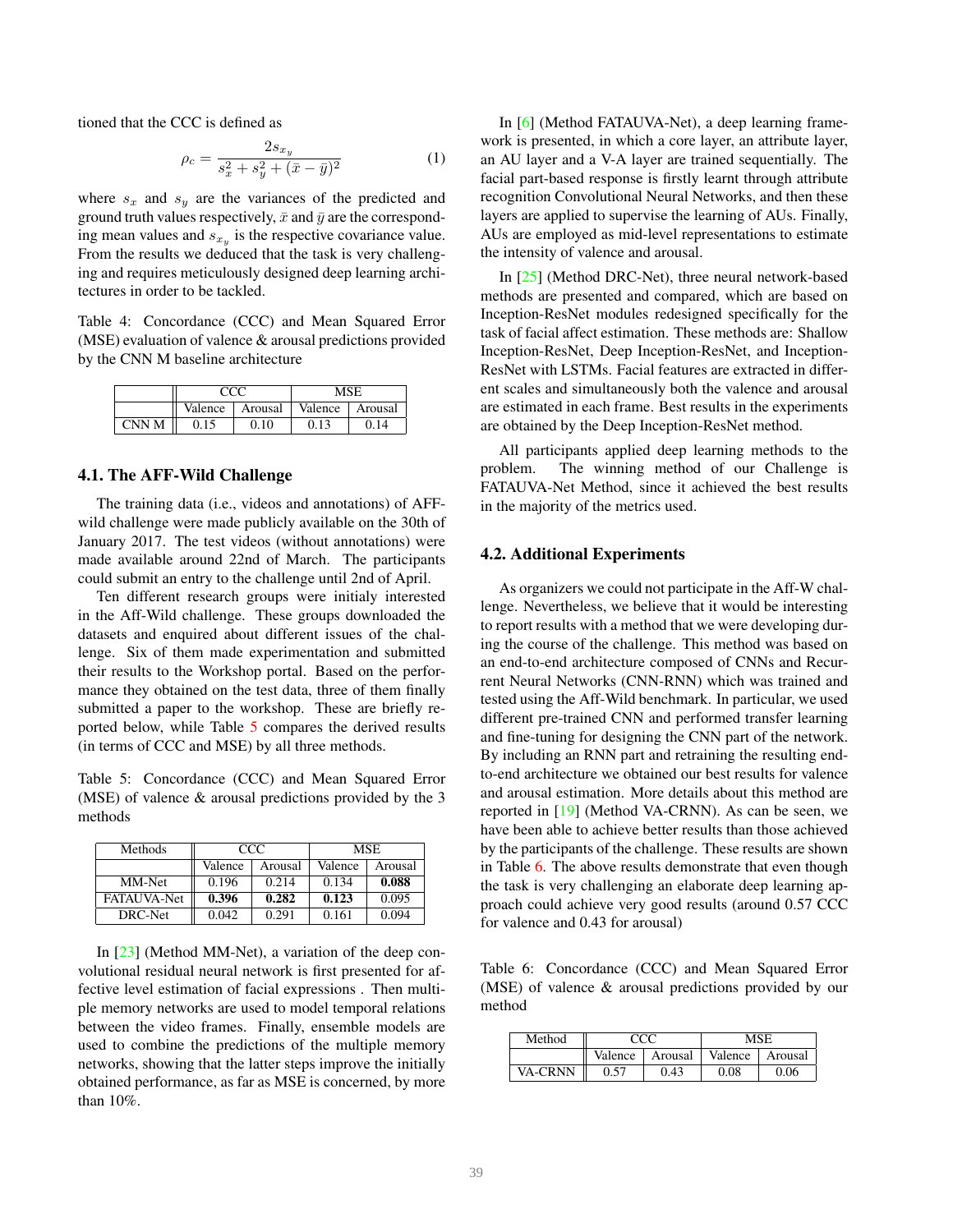# <span id="page-6-9"></span>5. Conclusion

The Affect-in-the-Wild (Aff-W) Challenge targets at bench-marking the efforts made in the research field of facial affect analysis in-the-wild. To develop the Aff-wild benchmark we collected and annotated the first large scale 'in-the- wild' database of facial affect, consisting of more than 30 hours of videos showing reactions of about 200 persons, both males and females. In this paper, we described how the data have been collected and annotated. We give statistics of the benchmark. Furthermore, we describe the baseline system that we developed for the challenge. The performance of the baseline system demonstrates that the data are very challenging. Hence, they require meticulously designed deep learning approaches to be designed and implemented for the task. The different approaches which have been submitted to this challenge show that it is possible to develop new methods and obtain performance much higher than the baseline. Our current efforts are concentrated to obtain and annotate more videos, as well as annotate the previous videos with more attributes (e.g., facial action units).

# 6. Acknowledgments

The work of Stefanos Zafeiriou has been partially funded by the FiDiPro program of Tekes (project number: 1849/31/2015). The work of Dimitris Kollias was funded by a Teaching Fellowship of Imperial College London. We would like also to acknowledge the contribution of the Youtube users that gave us the permission to use their videos (especially Zalzar and Eddie from The1stTake).

#### References

- <span id="page-6-16"></span>[1] M. Abadi, A. Agarwal, P. Barham, E. Brevdo, Z. Chen, C. Citro, G. S. Corrado, A. Davis, J. Dean, M. Devin, S. Ghemawat, I. Goodfellow, A. Harp, G. Irving, M. Isard, Y. Jia, R. Jozefowicz, L. Kaiser, M. Kudlur, J. Levenberg, D. Mane,´ R. Monga, S. Moore, D. Murray, C. Olah, M. Schuster, J. Shlens, B. Steiner, I. Sutskever, K. Talwar, P. Tucker, V. Vanhoucke, V. Vasudevan, F. Viegas, O. Vinyals, P. War- ´ den, M. Wattenberg, M. Wicke, Y. Yu, and X. Zheng. Tensor-Flow: Large-scale machine learning on heterogeneous systems, 2015. Software available from tensorflow.org.
- <span id="page-6-12"></span>[2] J. Alabort-i-Medina, E. Antonakos, J. Booth, P. Snape, and S. Zafeiriou. Menpo: A comprehensive platform for parametric image alignment and visual deformable models. In *Proceedings of the ACM International Conference on Multimedia*, MM '14, pages 679–682, New York, NY, USA, 2014. ACM.
- <span id="page-6-15"></span>[3] S. Albanie and A. Vedaldi. Learning grimaces by watching tv. In *Proceedings of the British Machine Vision Conference (BMVC)*, 2016.
- <span id="page-6-2"></span>[4] M. S. Aung, S. Kaltwang, B. Romera-paredes, B. Martinez, A. Singh, M. Cella, M. F. Valstar, H. Meng, A. Kemp, A. C.

Elkins, N. Tyler, P. J. Watson, A. C. Williams, M. Pantic, and N. Berthouze. The automatic detection of chronic painrelated expression: requirements, challenges and a multimodal dataset. *IEEE Transactions on Affective Computing*, 2016.

- <span id="page-6-3"></span>[5] M. S. Bartlett, G. Littlewort, M. Frank, C. Lainscsek, I. Fasel, and J. Movellan. Fully automatic facial action recognition in spontaneous behavior. In *Automatic Face and Gesture Recognition, 2006. FGR 2006. 7th International Conference on*, pages 223–230. IEEE, 2006.
- <span id="page-6-17"></span>[6] W.-Y. Chang, S.-H. Hsu, and J.-H. Chien. Fatauva-net : An integrated deep learning framework for facial attribute recognition, action unit (au) detection, and valence-arousal estimation. In *Proceedings of the IEEE Conference on Computer Vision and Pattern Recognition Workshop*, 2017.
- <span id="page-6-14"></span>[7] K. Chatfield, K. Simonyan, A. Vedaldi, and A. Zisserman. Return of the devil in the details: Delving deep into convolutional nets. *arXiv preprint arXiv:1405.3531*, 2014.
- <span id="page-6-13"></span>[8] G. G. Chrysos, E. Antonakos, P. Snape, A. Asthana, and S. Zafeiriou. A comprehensive performance evaluation of deformable face tracking" in-the-wild". *arXiv preprint arXiv:1603.06015*, 2016.
- <span id="page-6-1"></span>[9] C. Corneanu, M. Oliu, J. Cohn, and S. Escalera. Survey on rgb, 3d, thermal, and multimodal approaches for facial expression recognition: History, trends, and affect-related applications. *IEEE transactions on pattern analysis and machine intelligence*, 2016.
- <span id="page-6-5"></span>[10] R. Cowie and R. R. Cornelius. Describing the emotional states that are expressed in speech. *Speech communication*, 40(1):5–32, 2003.
- <span id="page-6-10"></span>[11] R. Cowie, E. Douglas-Cowie, S. Savvidou\*, E. McMahon, M. Sawey, and M. Schröder. 'feeltrace': An instrument for recording perceived emotion in real time. In *ISCA tutorial and research workshop (ITRW) on speech and emotion*, 2000.
- <span id="page-6-11"></span>[12] R. Cowie, G. McKeown, and E. Douglas-Cowie. Tracing emotion: an overview. *International Journal of Synthetic Emotions (IJSE)*, 3(1):1–17, 2012.
- <span id="page-6-4"></span>[13] T. Dalgleish and M. Power. *Handbook of cognition and emotion*. John Wiley & Sons, 2000.
- <span id="page-6-7"></span>[14] A. Dhall, R. Goecke, J. Joshi, K. Sikka, and T. Gedeon. Emotion recognition in the wild challenge 2014: Baseline, data and protocol. In *Proceedings of the 16th International Conference on Multimodal Interaction*, pages 461–466. ACM, 2014.
- <span id="page-6-6"></span>[15] A. Dhall, R. Goecke, J. Joshi, M. Wagner, and T. Gedeon. Emotion recognition in the wild challenge 2013. In *Proceedings of the 15th ACM on International conference on multimodal interaction*, pages 509–516. ACM, 2013.
- <span id="page-6-8"></span>[16] A. Dhall, O. Ramana Murthy, R. Goecke, J. Joshi, and T. Gedeon. Video and image based emotion recognition challenges in the wild: Emotiw 2015. In *Proceedings of the 2015 ACM on International Conference on Multimodal Interaction*, pages 423–426. ACM, 2015.
- <span id="page-6-0"></span>[17] R. Gross, I. Matthews, J. Cohn, T. Kanade, and S. Baker. Multi-pie. *Image and Vision Computing*, 28(5):807–813, 2010.